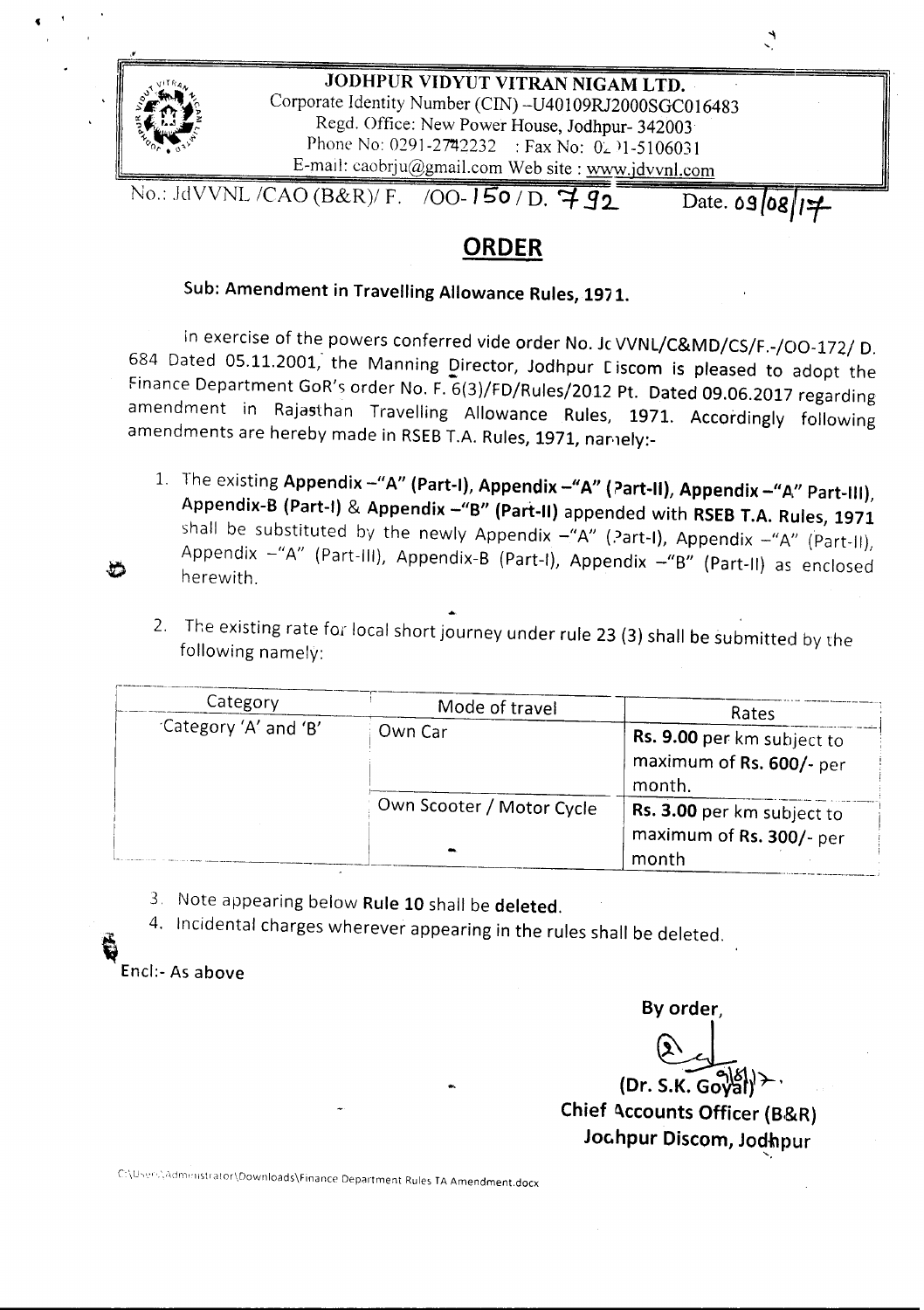Copy Submitted/ forwarded to the following for information and circulation in various offices under their jurisdiction and Control:-

- 1. The Secretary (Admn.), Jodhpur Discom, Jodhpur.
- 2. The Zonal Chief Engineer (O&M-BZ/BMR/JDZ), Jodhpur Discom, Bikaner/ Barmer/ Jodnpur.
- 3 The Chief Accounts Officer (W&M/ IA & A/C's), Jodhpur Discom, Jodhpur/ Jaipur.
- 4. The Add!. S.P. (Vig.), Jodhpur Discom, Jodhpur.
- S. The Company Secretary, Jodhpur Discom, Jodhpur.
- 6. The TA to MD, Jodhpur Discom, Jodhpur.
- 7. The Superintending Engineer ( ), Jodhpur Discom, ............................
- 8. The Superintending Engineer **(IT), Jodhpur Discorn, Jodhpur for uploading on Jodhpur** Discorn web site.
- 9. The Dy. Director Personnel (HQ.), Jodhpur Discom, Jodhpur.
- 10. The Sr. Accounts Officer ( ), Jodhpur Discom, ...............................
- 11. 1he Executive Engineer (Legal), Jodhpur Discom, Jodhpur
- 12. The Dy. S.P. (Vig.), Jodhpur Discom, .
- 13. The OSD/TA to Director (Finance/ Tech.), Jodhpur Discom, Jodhpur.
- 14. The Accounts Officer ( ), Jodhpur Discom, ...................................
- 15. The Accounts Officer (EA & Cash ), Jodhpur Discom, Jodhpur.
- 16. The PRO, Jodhpur Discom, Jodhpur.

 $\frac{24}{2!}$ s(17-

**Chief** ~ccounts **Officer** (B8I.R) Jodl **pur Discorn, Jodhpur**

 $\cal B$ 

C:\Users\Administrator\Downloads\Finance Department Rules TA Amendment.docx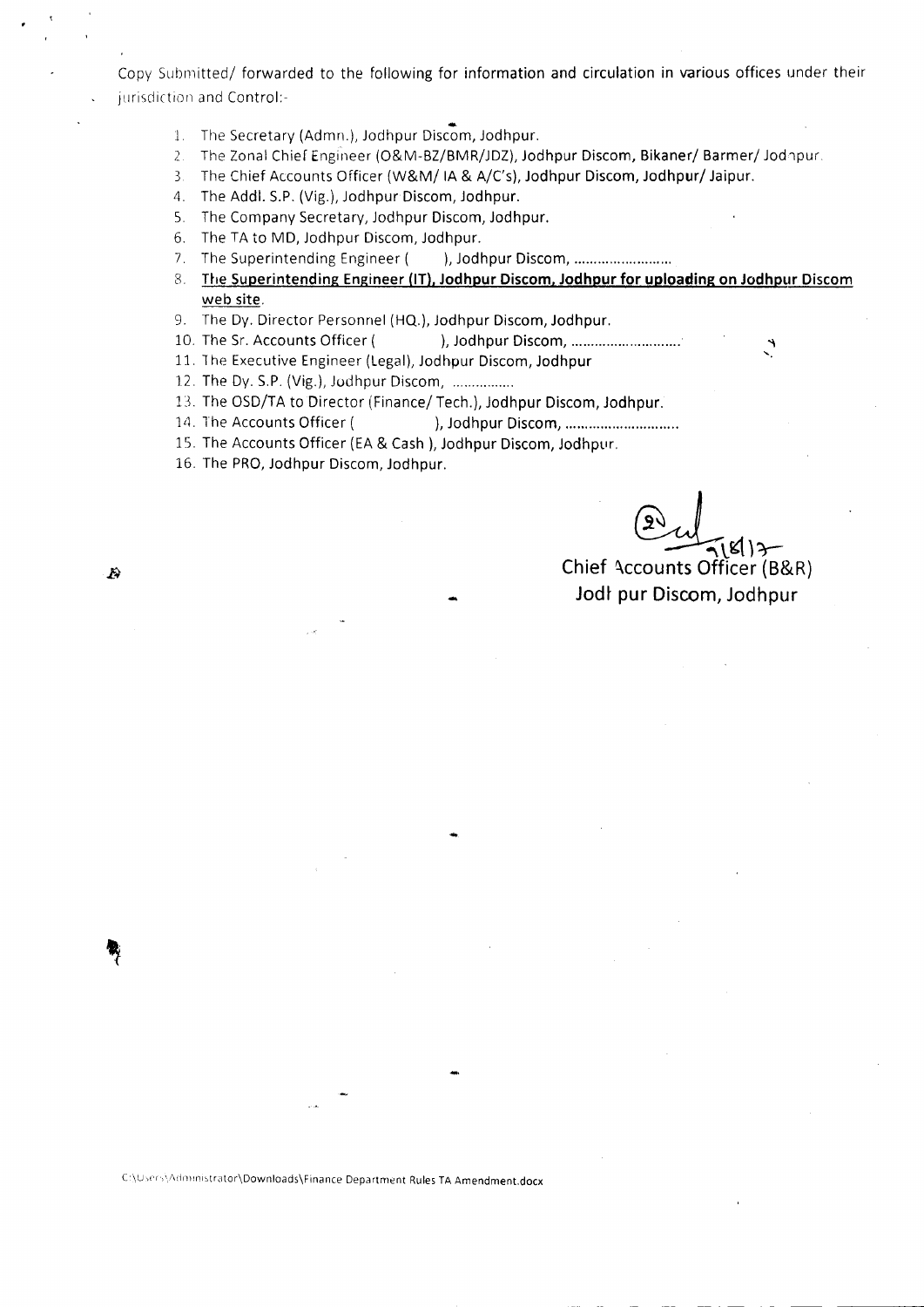### APPENDIX *-"A"* [Part-I] Rule 7, 13& 14

# RATE OF ADMISSIBILITY OF MILEAGE ALLOWANCE FOR TRAVEL BY RAIL

| Category<br>of I<br>Nigam<br>employees | Actual rail fare of class<br>of accommodation                                                                                                                                                                                  | Remarks (Applicable to all categories)                                                                                                                                                                                                                                                                                                                                                                                                                                        |
|----------------------------------------|--------------------------------------------------------------------------------------------------------------------------------------------------------------------------------------------------------------------------------|-------------------------------------------------------------------------------------------------------------------------------------------------------------------------------------------------------------------------------------------------------------------------------------------------------------------------------------------------------------------------------------------------------------------------------------------------------------------------------|
| $\mathbf{1}$                           | $\overline{2}$                                                                                                                                                                                                                 | 3                                                                                                                                                                                                                                                                                                                                                                                                                                                                             |
| A                                      | Actual rail fare including<br>reservation charges of<br>any train in any class                                                                                                                                                 | $\mathbf{1}$<br>For this purpose (except travel by second class<br>Non A.C.) the Nigam employee concerned shall<br>enclose Ticket / Cash Receipt (in original or photo<br>copy) issued by Railway Authorities, in the<br><b>Travelling Allowance Bill.</b>                                                                                                                                                                                                                    |
| B                                      | Actual rail fare including<br>reservation charges of<br>A.C. Three Tier (May<br>travel in Two Tier if the<br>does not have<br>train<br>three Tier A.C. Coach) or<br>A.C.<br>Chair<br>Car,<br>(excluding<br>Executive<br>Class) | 2.<br>Officers not getting accommodation in the class to<br>which they are entitled can travel either by the<br>lower or higher class whichever is available. In the<br>former case they can claim actual fare of the lower<br>class to which they are entitled and in the later<br>case they may claim the Railway fare of the<br>category to which they belong.<br>Claims for refunc of unused tickets should be<br>3.<br>preferred to concern Railways, Road transport and |
| $\mathsf C$                            | Actual rail fare including<br>reservation charges of<br>A.C Chair Car or Non A.C<br>Second Class Sleeper.                                                                                                                      | Airlines. The amount of cancellation fee charged<br>by the Rail, Airlines or Road Transport concerned<br>shall be reimbursed by the Nigam on furnishing a<br>certificate from the controlling authority to the                                                                                                                                                                                                                                                                |
| D                                      | Actual rail fare including<br>reservation charges of<br>Non A.C. Second Class<br>Sleeper.                                                                                                                                      | effect that the official journey had to be cancelled<br>due<br>officia.<br>to<br>reasons<br><b>or</b><br>unavoidable<br>circumstances beyond the control of Nigam<br>employee like sudden illness or death of near                                                                                                                                                                                                                                                            |
| E<br>Y                                 | Actual rail fare including<br>reservation charges of<br>Non A.C. Second Class<br>Sleeper.                                                                                                                                      | relative etc. The ordinary reservation fee in such<br>cases may also .e reimbursed to the Nigam<br>employee without waiting for the acceptance of<br>his claim for refun I of cancellation charges by the<br>Railways, Road Transport of Airline Authorities.<br>Refund of Agency charges paid to a travel agency<br>for booking journeys for his own convenience is<br>not to be made. The cancellation charges shall be<br>claimed in the Travelling Allowance Bill.        |

...

---------------- -

ģ.

C:\Users\Administrator\Downloads\Finance Department Rules TA Amendment.docx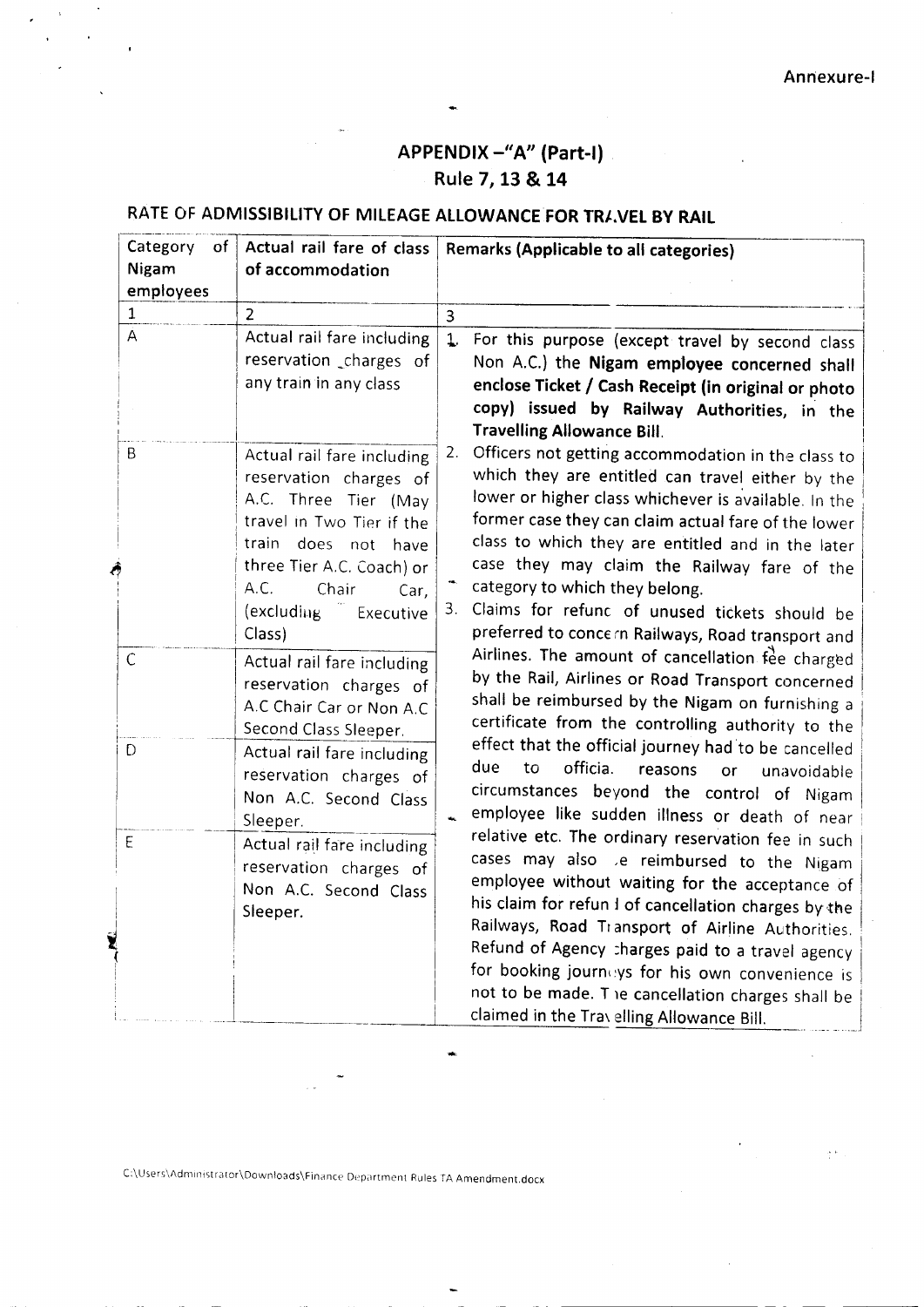Annexure-II

## APPENDIX - "A" (Part-II)

### Rule 15 & 16

#### MILAGE ALLOWANCE FOR TRAVEL BY ROAD

| Nigam        | Category of Special Rates (Amount in Rs.) | <b>Ordinary Rates (Amount in Rs.)</b> |                                                |                              |
|--------------|-------------------------------------------|---------------------------------------|------------------------------------------------|------------------------------|
| employees    |                                           |                                       |                                                |                              |
| $\mathbf{1}$ | $\overline{2}$                            |                                       | $\overline{3}$                                 |                              |
| A & B        |                                           |                                       |                                                |                              |
|              | Journey in a motor<br>(i)                 | Rs. 9.00                              | (1) Actual Air-conditioned/ Deluxe (including  |                              |
|              | car owned by a                            | per km.                               | Semi-Deluxe) / Volvo or any Upper Class Bus    |                              |
|              | Nigam employee.                           |                                       | fare plus passenger tax and other tax          |                              |
|              | (ii) Journey by<br>a                      | Rs. 3.00                              | charged, if any.                               |                              |
|              | Scooter · / motor                         | per km.                               | (2) Mileage Allowance for journey to reach     |                              |
|              | cycle / moped etc.                        |                                       | Airport/ Railway Station / Bus Stand from      |                              |
|              | owned by a Nigam                          |                                       | duty point/ residence and vice versa.          |                              |
|              | employee.                                 |                                       | Place                                          | Rate '                       |
|              | (iii) Journey by any                      | Rs. 6.00                              | (i) Jaipur                                     | Rs. 150/-                    |
|              | other means<br>of                         | per km.                               | (ii)<br>Jodhpur,<br>Udaipur,                   | Rs. 100/-                    |
|              | Conveyance<br>like                        |                                       | Kota, Bikaner and Ajmer                        |                              |
|              | Auto<br>Rickshaw                          |                                       | (iii) All state Capitals in                    | Actual charges paid          |
|              | including<br>Ε-                           |                                       | India<br>(except<br>Jaipur)                    | in payment of fare           |
|              | Rickshaw.                                 |                                       | including Delhi and Places                     | for<br>Taxi,<br>Auto         |
|              |                                           |                                       | connected<br>tγ.<br>air-                       | Rickshaw including           |
|              |                                           |                                       | services.                                      | E-Rickshaw, Scooter,         |
|              |                                           |                                       |                                                | <b>Bus</b><br>Rail,<br>Metro |
|              |                                           |                                       |                                                | Train.                       |
|              |                                           |                                       | (iv) Other places.                             | Rs. 60/-                     |
| C, D & E     | (i)<br>Journey<br>by $\hat{a}$ a          | Rs. 3.00                              | (1) Actual Ordinary/ Express or Mail Class bus |                              |
|              | Scooter/                                  | per km.                               | fare plus passenger tax plus other tax         |                              |
|              | motorcycle                                |                                       | charged, if any.                               |                              |
|              | moped etc. owned                          |                                       | (2) Mileage Allowance for journey to reach     |                              |
|              | by<br>Nigam<br>$\mathsf a$<br>employee.   |                                       | Airport / Railway station / Bus stand from     |                              |
|              |                                           |                                       | duty point / residence and vice versa.         |                              |
|              | $\langle$ ii) Journey by Auto Rs. 6.00    |                                       | Place                                          | Rate                         |
|              | Rickshaw including                        | per km.                               | (i) Jaipur                                     | Rs. 150/-                    |
|              | E-Rickshaw.                               |                                       |                                                |                              |
|              |                                           | Rs. 2.00                              | (ii) Jodhpur, Udaipur, Kota,                   | Rs. 100/-                    |
|              | (iii) Journey on cycle                    | per km.                               | Bikaner and Ajm er                             |                              |
|              | or on foot.                               |                                       |                                                | A,<br>Ń.                     |
|              |                                           |                                       | (iii) All state Capitals in                    | Actual charges paid          |
|              |                                           |                                       | India<br>(except<br>Jaipur)                    | in payment of fare           |
|              |                                           |                                       | including Delhi and Places                     | for<br>Taxi,<br>Auto         |
|              |                                           |                                       | connected by air- services.                    | Rickshaw including           |
|              |                                           |                                       |                                                | E-Rickshaw,                  |
|              |                                           |                                       |                                                | Scooter, Bus Rail,           |
|              |                                           |                                       |                                                | Metro Train etc.             |
|              |                                           |                                       | (iv) Other places.                             | Rs. 60/-                     |

C:\Users\Administrator\Downloads\Finance Department Rules TA Amendment.docx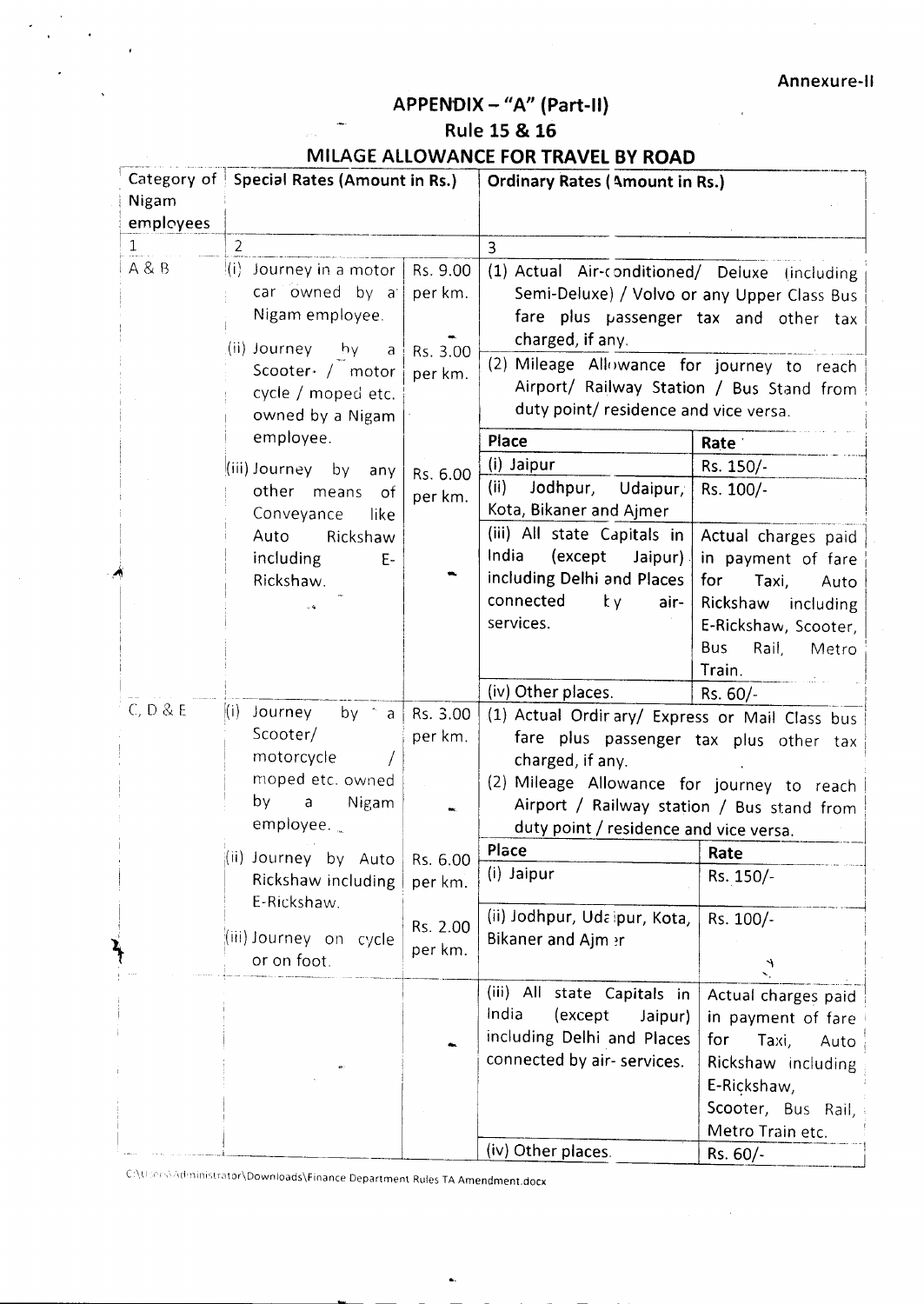#### Note (ordinary rates):-

- $(1)$   $\wedge$  Nigam employee who uses departmental vehicle (including staff car) for road journey from or residence to Airport or Railway Station or Bus Star d and *vice versa* in connection with undertaking of a journey by air, rail or road shall not be entitled to road mileage allowance from duty point to Airport / Railway Station or Bus  $\delta$ tand and vice versa.
- (2) Where a Nigam employee alights from a train / bus/ aero plane in order to catch a connecting train/ bus/ Air service, from another railway station/ bus stand/ Airport, as the case may be, at a particular place en-route his destination, he shall be entitled to road mileage allowance at the rates indicated in para (b) *above* of respective category.
- (3) The procedure laid down in Note 3 of Remarks column of Appendix-"A" (Part-I) shall apply in respect of refund of cancellation charges on unused tickets issued by Road Transport concerned,
- (4) Every Nigam employee wno travels on duty in Air Conditioned / deluxe (including semideluxe) / *Volvo* or anv upper class bus shall be required 10 attach the bus ticket or its photocopy in the Travelling Allowance bill.

#### NOTE (Special rates):-

- (1) A Nigam employee shall not undertake journey by a Scoo er/ Motor Cycle/ Moped etc. owned by him for a distance exceeding 25 kms. From his heac quarter to places connected by rail or regular bus service.
- $(2)$  Road journey by a Scooter/ Motor Cycle/ Moped etc. owned by a Nigam employee may, however, be made for a distance not exceeding 50 kms. From his headquarters between places neitiler connected by rail nor by regular bus *service. ,*
- $J_1(3)$  In case journey in a Motor Car owned by a Nigam employee where Toll Tax is charged the *lourney will be valid only on production of receipt of pa\ ment of Toll Tax*. The Nigam empioyee shall be entitled to toll tax charges actually paid by him in addition to the mileage allowance as admissible under the above rule.
	- $(4)$  In case where husband and wife both are Nigam employees and the motor car is owned by either of them, the journey undertaken by either in the said motor car owned by his/her Spouse would be treated to have been performed in his/her own car for the purpose of these rules.
- $(5)$  In case journey is performed in a motor car owned by a Nigam employee, the Mileage Allowance will be limited to the Mileage Allowance admissible upto the limit of Rail Mileage Allowance.
- (6) For places which are not connected by Rail, the Special rates of Mileage Allowance limited to : the Rail Mileage Allowance of nearest railway station and foil rest distance special rates of Mileage Allowance shall be admissible. .
- $(7)$  Travel by own Car will be done only after prior approval of the Controlling Authority.
- $(8)$  Places where short journeys are allowed such short journeys can be done by own car and for which Special rates of Mileage Allowance will be admissible.
- $\langle \phi^{(g)} \rangle$  For officials not entitled to travel by own vehicle, special rates of Mileage Allowance for journeys performed by own vehicle shall not be admissible.

., -.

IJouser Syldman aratistifiownloads\Finance Department Rules TA Amendment.docx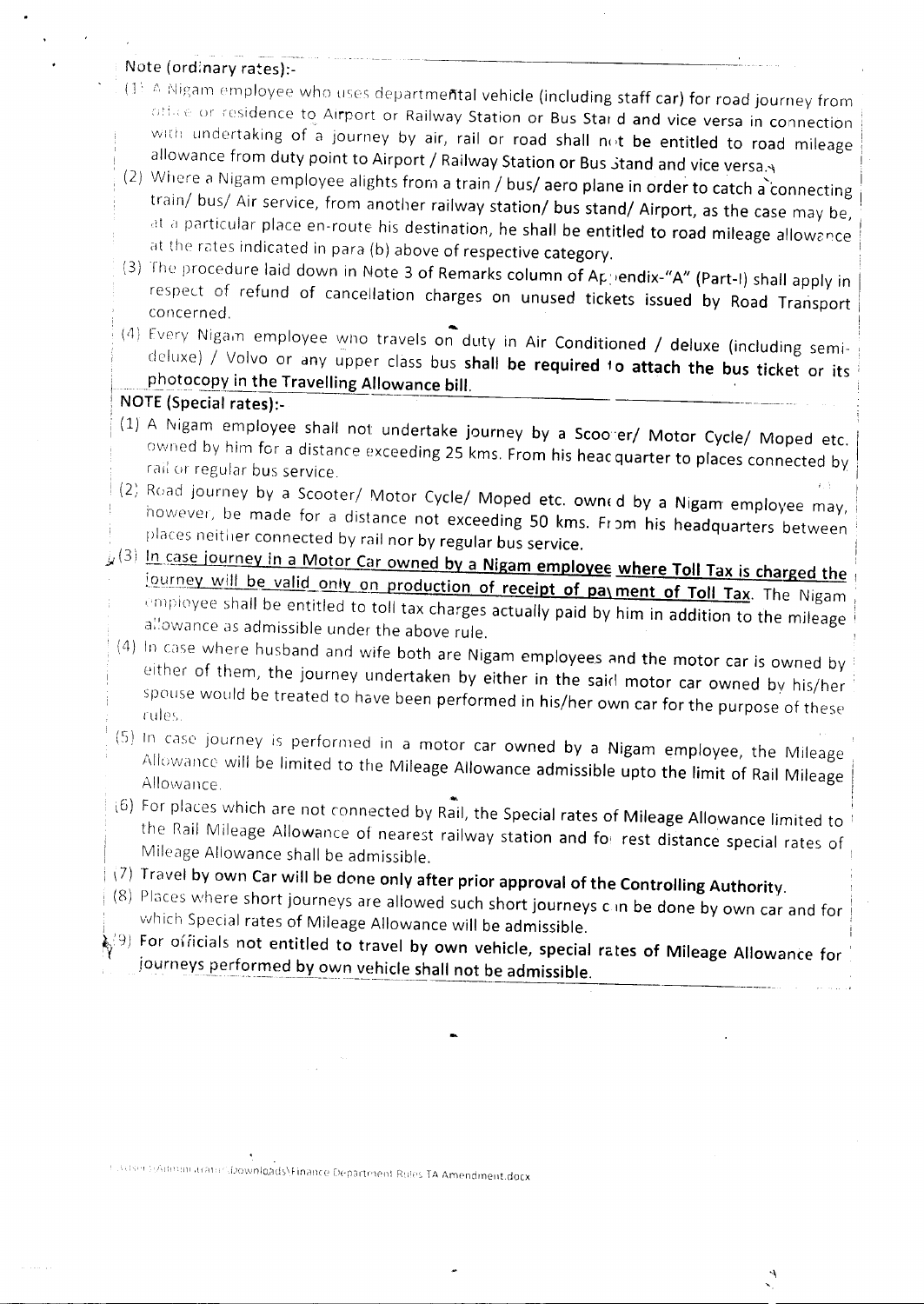### APPENDIX- "A" (Part-III) Rule 17 & 18

## MILEAGE ALLOWANCE FOR TRAVEL BY AIR

|          | Eligibility                                                                                                                                                                                                                                                                                                                   |    | Mileage Allowance                                                                                                |  |  |
|----------|-------------------------------------------------------------------------------------------------------------------------------------------------------------------------------------------------------------------------------------------------------------------------------------------------------------------------------|----|------------------------------------------------------------------------------------------------------------------|--|--|
|          | 1. Officers drawing Basic pay of Rs. 37,000 and above.<br>Note:-<br>1. Officers drawing basic pay of Rs. 80,000 and above can travel in                                                                                                                                                                                       | 1. | One actual single<br>fare<br>including tax and surcharge                                                         |  |  |
| 2.       | <b>Executive Class.</b>                                                                                                                                                                                                                                                                                                       | 2. | on fare, if any.<br>For combined journey by                                                                      |  |  |
|          | Officers drawing pay of Rs. 37,000/- and above but below Rs.<br>80,000/- can travel in Economy Class/Standard/ Lowest Class of<br>Airlines.                                                                                                                                                                                   |    | Air and by Rail or Road,<br>mileage<br>allowance<br>as<br>permissible<br>for<br>such                             |  |  |
|          | Exception:-<br>in such cases where journey involved is more than 500 kms. and cannot.<br>be performed over night by train, officers drawing basic pay Rs. 27,00 )/-<br>and above but below Rs. 37,000/- shall be entitled to travel by Air by                                                                                 |    | journeys shall be admissible<br>except,<br>for<br>surface<br>transport included in Air<br>fare.                  |  |  |
|          | cheapest class, with prior approval of Controlling Authority. Air fare and<br>reservation charges shall be admissible subject to production of Ticket<br>and Boarding Pass.                                                                                                                                                   | 3. | The amount of bus fare<br>charged<br>by the<br>Indian<br>Airlines for road journey<br>from IAC Office to Airport |  |  |
|          | Nigam nominees attending meeting of Companies, Cooperative<br>Societies, Autonomous Bodies, Industrial or Commercial Corporation<br>or any other corporate body or statutory organization may travel by<br>air, if the Company/Body pay air expenses even though they are not<br>entitled to travel by Air under these rules. |    | and vice versa separately in<br>addition to the air fare shall<br>be not be admissible.                          |  |  |
|          | Remarks:                                                                                                                                                                                                                                                                                                                      |    |                                                                                                                  |  |  |
|          | (a) Air travel in economy class/lower class can be done through any Airline.                                                                                                                                                                                                                                                  |    |                                                                                                                  |  |  |
|          | (b) All air ticket booking shall be preferred directly with the airline of through official website of airline.                                                                                                                                                                                                               |    |                                                                                                                  |  |  |
|          | (c) Tickets may also booked through authorized booking agencies. However, facilitation fee/service<br>charges to booking agency (by whatever nomenclature) which is not included in the tariff charged by<br>the airline shall not be reimbursed.                                                                             |    |                                                                                                                  |  |  |
|          | (d) Element of Service Tax, Education Cess or any other tax / fee / Cess charged by Government on air<br>travel or booking of air tickets would be admissible for reimbursement to the individual officer.                                                                                                                    |    |                                                                                                                  |  |  |
| ÿ.<br>3. | Officers drawing basic pay below Rs. 80,000/- are expected to certify that they have purchased the<br>ticket of Airlines of Economy Class / lowest fare for air journey.                                                                                                                                                      |    |                                                                                                                  |  |  |
|          | If a Nigam employee authorized to travel by Air on tour, perform journey by Air to save time he may<br>draw mileage allowance, which would be admissible if he had travelled by rail or road.<br>4. Expenses incurred on booking Air passage are not admissible except where actual expenses for travel by                    |    |                                                                                                                  |  |  |
|          | Air are allowed in any case.                                                                                                                                                                                                                                                                                                  |    |                                                                                                                  |  |  |

- 5. The procedure laid down in item 3 of Remarks column of Appendix-"A" (Part-I) shall apply in respect of refund of cancellation charges of unused Air ticket.
- 6. If an officer undertake journey by air, no departmental vehicle should be made to follow the officer and the subordinate officers will also not perform journey to that station by Nigam vehicle during that period. A certificate to this effect will be recorded by the officer on his Travelling Allowance bill.

CMEse-syAdinmistrator\Downloads\Finance Department Rules TA Amendment.docx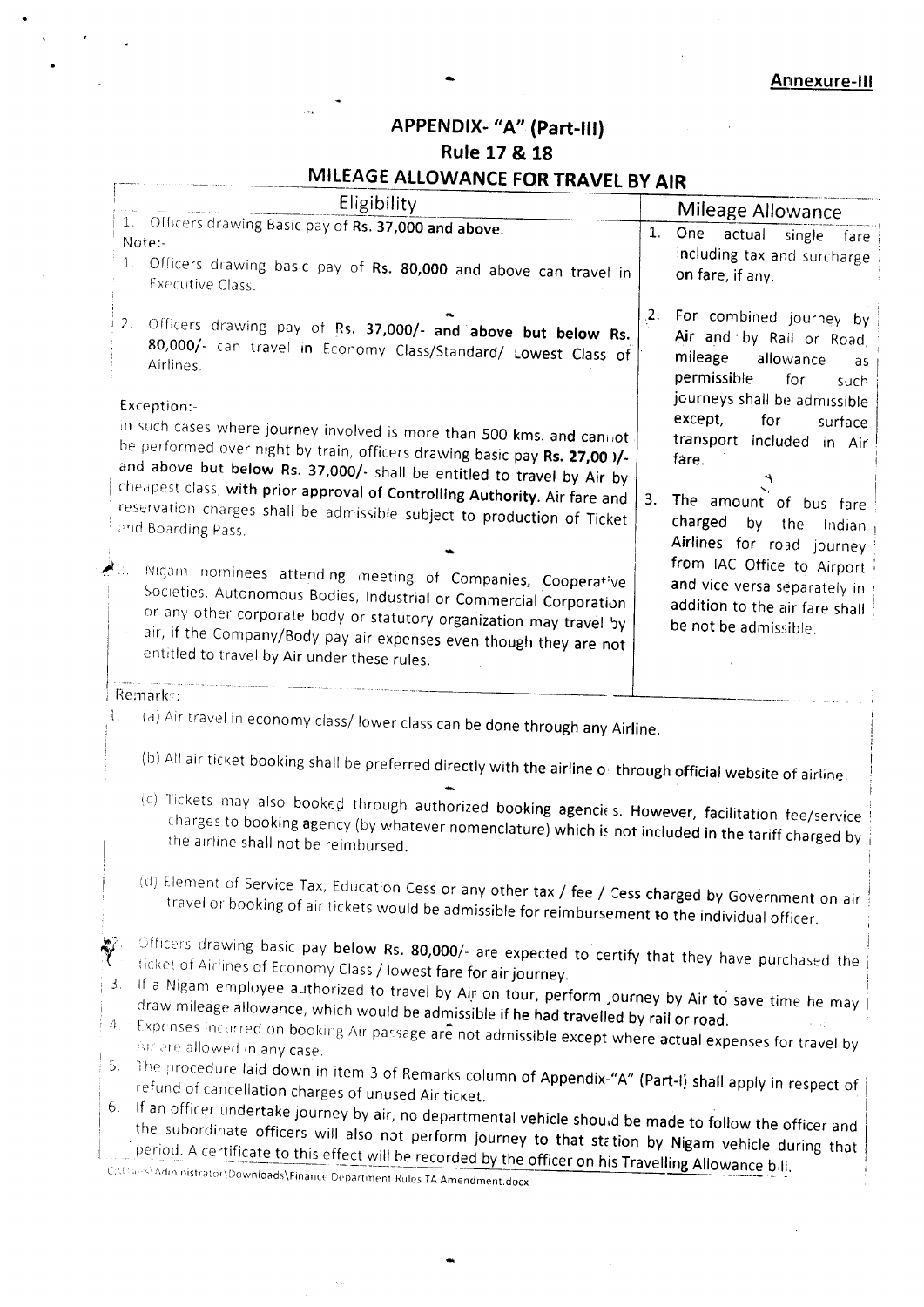### APPENDIX- "B" (Part-I) **Rule 18 & 19** RATES OF DAILY ALLOWANCE

### (When a Nigam servant on tour stays in Government/ Public Sector Circuit House/ Guest House)

| Category | All State / Union Territory Capitals<br>(Amount in Rs.) | All place other than<br>column Ho. 2<br>(Amount in Rs.) | Remarks (applicable to<br>all Categories of Nigam<br>employees) |
|----------|---------------------------------------------------------|---------------------------------------------------------|-----------------------------------------------------------------|
|          |                                                         |                                                         |                                                                 |
|          | 800                                                     | 600                                                     | <b>Admissibility of Daily</b>                                   |
| R        | 700                                                     | 500                                                     | Allowance is subject to                                         |
|          | 600                                                     | 400                                                     | the conditions                                                  |
| D        | 550                                                     | 350                                                     | mentioned in the                                                |
|          | 350                                                     | 250                                                     | schedule appended to<br>this Appendix.                          |

Coverenced turnstrator\Downloads\Finance Department Rules TA Amendment.docx